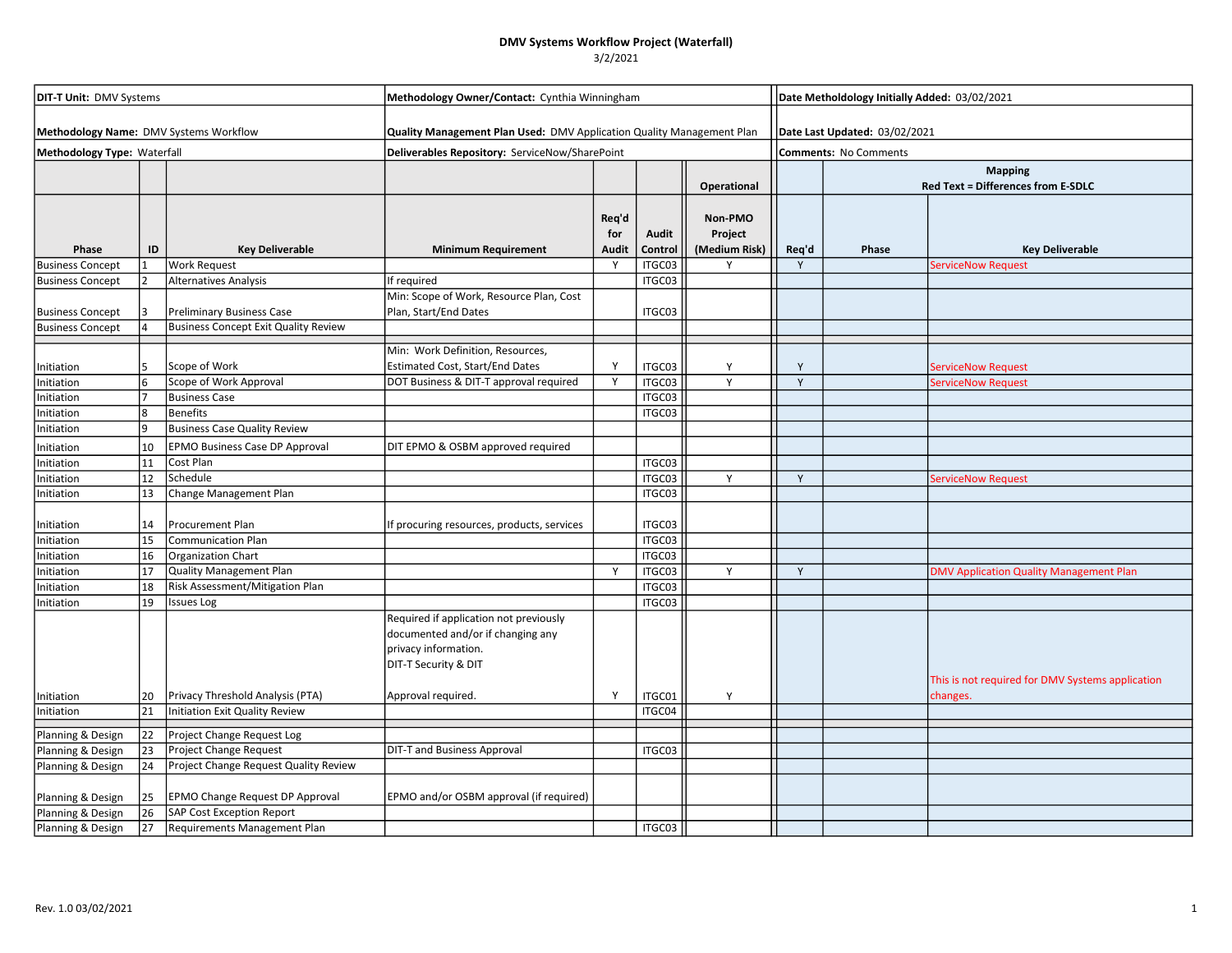### DMV Systems Workflow Project (Waterfall) 3/2/2021

|                   |    |                                                                                |                                                        |                              |                         | Operational                         |       | <b>Mapping</b><br>Red Text = Differences from E-SDLC |                                                                                                                                                                                              |
|-------------------|----|--------------------------------------------------------------------------------|--------------------------------------------------------|------------------------------|-------------------------|-------------------------------------|-------|------------------------------------------------------|----------------------------------------------------------------------------------------------------------------------------------------------------------------------------------------------|
| Phase             | ID | <b>Key Deliverable</b>                                                         | <b>Minimum Requirement</b>                             | Req'd<br>for<br><b>Audit</b> | <b>Audit</b><br>Control | Non-PMO<br>Project<br>(Medium Risk) | Req'd | Phase                                                | <b>Key Deliverable</b>                                                                                                                                                                       |
|                   |    |                                                                                | Must be approved by Business and other                 |                              | ITGC01                  |                                     |       |                                                      |                                                                                                                                                                                              |
|                   |    |                                                                                | stakeholders, including Architecture,                  |                              | ITGC02                  |                                     |       |                                                      | Requirements Document and/or Technical Spec                                                                                                                                                  |
| Planning & Design | 28 | Requirements                                                                   | Security, Infrastructure, etc.                         | Y                            | ITGC03                  | Y                                   | Y     |                                                      | and/or Service Now Request                                                                                                                                                                   |
|                   |    |                                                                                |                                                        |                              |                         |                                     |       |                                                      | <b>ServiceNow Request</b>                                                                                                                                                                    |
|                   |    |                                                                                | Required on all sizes of work except on                |                              | ITGC01                  |                                     |       |                                                      | Note: The ServiceNow Request from the Business will                                                                                                                                          |
|                   |    |                                                                                | small operational work, this may be                    |                              | ITGC02                  |                                     |       |                                                      | included the management approvals and desired date                                                                                                                                           |
| Planning & Design | 29 | <b>Requirements Approval</b>                                                   | included in Work Definition.                           | Y                            | ITGC03                  | Y                                   | Y     |                                                      | requested.                                                                                                                                                                                   |
| Planning & Design | 30 | <b>Requirements Traceability Matrix</b>                                        |                                                        |                              |                         |                                     |       |                                                      |                                                                                                                                                                                              |
|                   |    |                                                                                |                                                        |                              | ITGC01                  |                                     |       |                                                      |                                                                                                                                                                                              |
| Planning & Design | 32 | Architecture Design                                                            |                                                        |                              | ITGC02                  |                                     |       |                                                      |                                                                                                                                                                                              |
| Planning & Design | 33 | Architecture DP Quality Review                                                 | If required by EPMO                                    |                              |                         |                                     |       |                                                      |                                                                                                                                                                                              |
|                   |    |                                                                                | If required by EPMO                                    |                              | ITGC01                  |                                     |       |                                                      |                                                                                                                                                                                              |
| Planning & Design | 34 | EPMO Architecture DP Approval                                                  | DIT Architecture Approval required                     |                              | ITGC02                  |                                     |       |                                                      |                                                                                                                                                                                              |
| Planning & Design | 35 | Security DP Quality Review                                                     | If required by EPMO                                    |                              |                         |                                     |       |                                                      |                                                                                                                                                                                              |
|                   |    |                                                                                | If required by EPMO                                    |                              | ITGC01                  |                                     |       |                                                      |                                                                                                                                                                                              |
| Planning & Design | 36 | <b>EPMO Security DP Approval</b>                                               | <b>DIT Approval Required</b>                           |                              | ITGC02                  |                                     |       |                                                      |                                                                                                                                                                                              |
|                   |    |                                                                                | If required, complete                                  |                              |                         |                                     |       |                                                      |                                                                                                                                                                                              |
| Planning & Design | 37 | <b>Architecture Exception Request</b>                                          | <b>DIT Approval Required</b>                           |                              |                         | Y                                   | Y     |                                                      | <b>Architecture Exception Request</b>                                                                                                                                                        |
|                   |    |                                                                                | If required, complete                                  |                              |                         |                                     |       |                                                      |                                                                                                                                                                                              |
| Planning & Design | 38 | <b>NCID Exception Request</b>                                                  | <b>DIT Approval Required</b>                           |                              | ITGC01                  | Y                                   | Y     |                                                      | <b>NCID Exception Request</b>                                                                                                                                                                |
|                   |    |                                                                                | If required, complete                                  |                              |                         |                                     |       |                                                      |                                                                                                                                                                                              |
| Planning & Design | 39 | <b>Security Exception Request</b>                                              | <b>DIT Approval Required</b>                           |                              | ITGC01                  | Y                                   | Y     |                                                      | <b>Security Exception Request</b>                                                                                                                                                            |
| Planning & Design | 40 | Design Document                                                                |                                                        | $\mathsf{Y}$                 | ITGC03                  |                                     | Y     |                                                      | <b>Fechnical Spec and/or Requirement Document</b>                                                                                                                                            |
| Planning & Design | 41 | Design Approval                                                                | Business and other stakeholders approvals              | Y                            | ITGC03                  | Y                                   | Y     |                                                      | <b>Requirement Document</b><br>Note: Business owners do not approve Technical spec.<br>However, if requirements document is required for<br>the work effort the business owner will approve. |
| Planning & Design | 42 | <b>Business Continuity Plan</b>                                                | If required                                            |                              | ITGC03                  |                                     |       |                                                      |                                                                                                                                                                                              |
| Planning & Design | 43 | Disaster Recovery Plan                                                         | If required                                            |                              | ITGC03                  |                                     |       |                                                      |                                                                                                                                                                                              |
| Planning & Design | 44 | <b>Training Plan</b>                                                           | If required                                            |                              | ITGC03                  |                                     |       |                                                      |                                                                                                                                                                                              |
| Planning & Design | 45 | <b>Test Plan</b>                                                               |                                                        |                              |                         | Y                                   | Y     |                                                      | <b>Unit/System Test Plan</b>                                                                                                                                                                 |
| Planning & Design | 46 | Acceptance Process and Criteria                                                |                                                        |                              | ITGC03                  | Y                                   | Y     |                                                      | <b>Unit/System Test Plan</b>                                                                                                                                                                 |
| Planning & Design | 47 | Acceptance Process and Criteria Approval                                       | Must be approved by Business and other<br>stakeholders |                              | ITGC03                  | Y                                   | Y     |                                                      | <b>Acceptance Process and Criteria Approval</b><br>Note: If required, as needed based on the work effort.<br><b>Operation Level Agreement (OLA)</b>                                          |
|                   |    |                                                                                | Required if there are changes to the                   |                              |                         |                                     |       |                                                      | Note: Not required, this would be created at the                                                                                                                                             |
| Planning & Design | 48 | Operational Level Agreement (OLA)                                              | current OLA.                                           |                              | ITGC04                  | Y                                   | Y     |                                                      | project level. Updates may be applied if needed.                                                                                                                                             |
|                   |    |                                                                                |                                                        |                              |                         |                                     |       |                                                      | <b>Operation Level Agreement (OLA)</b>                                                                                                                                                       |
|                   |    |                                                                                | If required                                            |                              |                         |                                     |       |                                                      | Note: Not required, this would be created at the                                                                                                                                             |
| Planning & Design | 49 | Operational Level Agreement (OLA) Approval Must be approved by IT Stakeholders |                                                        |                              | ITGC04                  | Y                                   | Y     |                                                      | project level. Updates may be applied if needed.                                                                                                                                             |
| Planning & Design | 50 | <b>Business Approval to Exit P&amp;D</b>                                       |                                                        |                              | ITGC03                  |                                     |       |                                                      |                                                                                                                                                                                              |
| Planning & Design | 51 | P&D Exit Quality Review                                                        |                                                        |                              | ITGC04                  |                                     |       |                                                      |                                                                                                                                                                                              |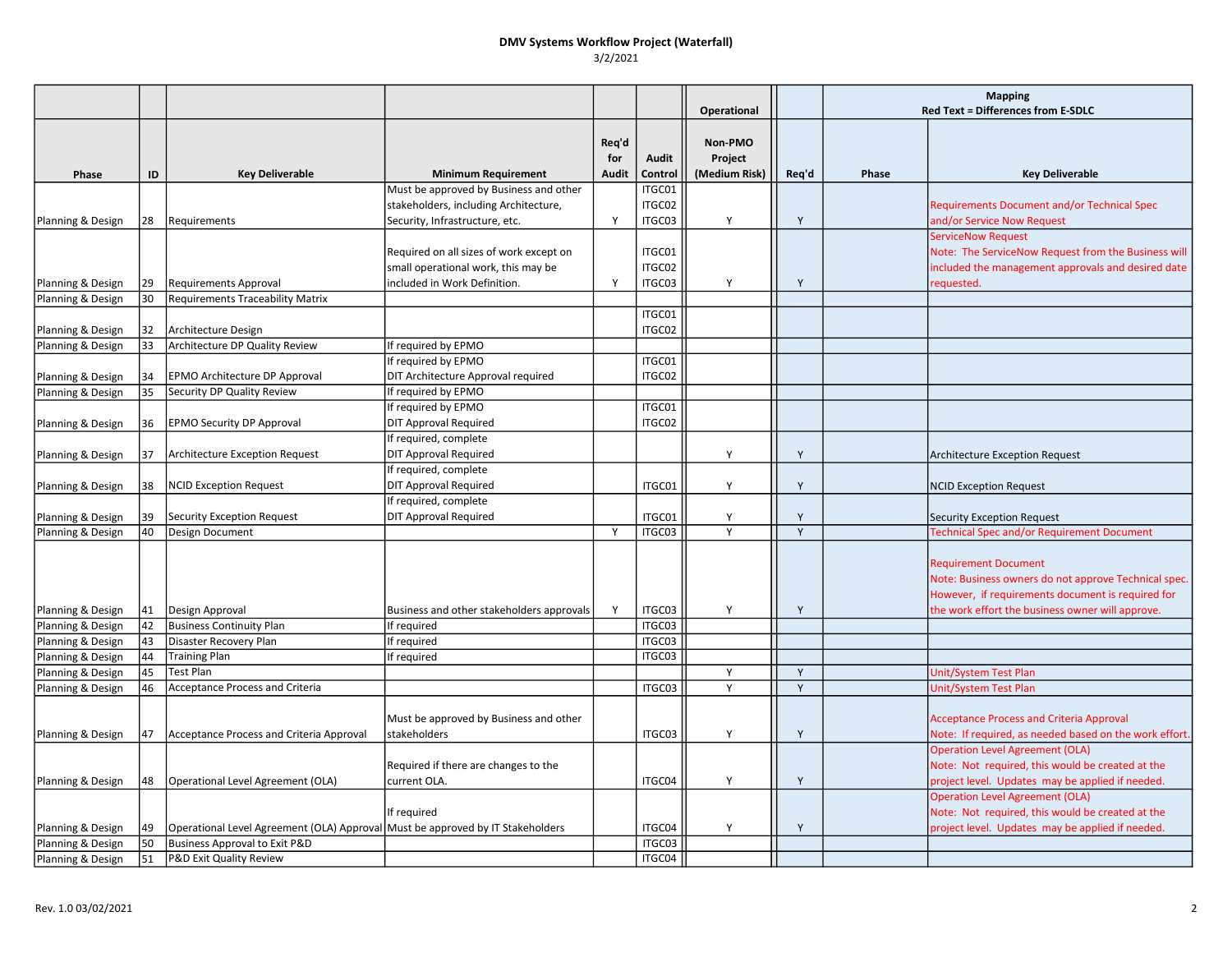### DMV Systems Workflow Project (Waterfall) 3/2/2021

|                   |    |                                                             |                                                        |                       |                  | Operational                         |              | <b>Mapping</b><br>Red Text = Differences from E-SDLC |                                                             |
|-------------------|----|-------------------------------------------------------------|--------------------------------------------------------|-----------------------|------------------|-------------------------------------|--------------|------------------------------------------------------|-------------------------------------------------------------|
| Phase             | ID | <b>Key Deliverable</b>                                      | <b>Minimum Requirement</b>                             | Req'd<br>for<br>Audit | Audit<br>Control | Non-PMO<br>Project<br>(Medium Risk) | Req'd        | Phase                                                | <b>Key Deliverable</b>                                      |
| Planning & Design |    | If RFP required, deliverables below:                        |                                                        |                       |                  |                                     |              |                                                      | If RFP required, deliverables below:                        |
| Planning & Design | 52 | RFP Request for Commodity/Service Form                      |                                                        |                       | ITGC04           | Y                                   | Y            |                                                      |                                                             |
| Planning & Design | 53 | RFP Disaster Recovery Assessment                            |                                                        |                       | ITGC04           | Y                                   | Y            |                                                      |                                                             |
| Planning & Design | 54 | <b>RFP Sourcing Exception Request</b>                       | If required for the RFP                                |                       | ITGC04           | Y                                   | Y            |                                                      |                                                             |
| Planning & Design | 55 | RFP Hosting Exception Request                               | If required for the RFP                                |                       | ITGC04           | Y                                   | $\mathsf{Y}$ |                                                      |                                                             |
| Planning & Design | 56 | <b>RFP and Attachments</b>                                  |                                                        |                       | ITGC03<br>ITGC04 | Y                                   | Y            |                                                      |                                                             |
| Planning & Design | 57 | RFP Proposal Evaluation Plan                                |                                                        |                       | ITGC03<br>ITGC04 | Y                                   | Y            |                                                      |                                                             |
| Planning & Design | 58 | <b>RFP Content Submission</b>                               |                                                        |                       |                  |                                     |              |                                                      |                                                             |
| Planning & Design | 59 | <b>RFP Individual Evaluation Workbooks</b>                  |                                                        |                       | ITGC03<br>ITGC04 | Y                                   | Y            |                                                      |                                                             |
| Planning & Design | 60 | RFP Oral Presentation/Demonstration<br>Guide                |                                                        |                       | ITGC03<br>ITGC04 | Y                                   | Y            |                                                      |                                                             |
|                   |    | RFP Consensus Evaluation Workbook                           |                                                        |                       | ITGC03           | Y                                   | Y            |                                                      |                                                             |
| Planning & Design | 61 |                                                             |                                                        |                       | ITGC03           |                                     |              |                                                      |                                                             |
| Planning & Design | 62 | RFP Evaluation Report with Award<br>Recommendation          |                                                        |                       | ITGC04           | Y                                   | Y            |                                                      |                                                             |
|                   |    |                                                             | Business and other stakeholders approvals              |                       | ITGC03           |                                     |              |                                                      |                                                             |
| Planning & Design | 63 | <b>RFP Evaluation Report Approvals</b>                      | required.                                              |                       | ITGC04           | Y                                   | Y            |                                                      |                                                             |
| Planning & Design | 64 | <b>RFP CIO Presentation</b>                                 |                                                        |                       |                  | Y                                   | Y            |                                                      |                                                             |
| Planning & Design | 65 | RFP Evaluation Review Checklist                             |                                                        |                       |                  |                                     |              |                                                      |                                                             |
| Planning & Design | 66 | <b>EPMO RFP Review DP Approval</b>                          | <b>DPMO Approval Required</b>                          |                       |                  |                                     |              |                                                      |                                                             |
| Planning & Design | 67 | EPMO Contract Award Review DP<br>Approval                   | <b>DPMO Approval Required</b>                          |                       |                  |                                     |              |                                                      |                                                             |
|                   |    | If Invitation for Bid (IFB) required,                       |                                                        |                       |                  |                                     |              |                                                      | If Invitation for Bid (IFB) required, deliverables          |
| Planning & Design |    | deliverables below:                                         |                                                        |                       |                  |                                     |              |                                                      | below:                                                      |
| Planning & Design | 68 | IFB Request for Commodity/Service Form                      |                                                        |                       | ITGC03<br>ITGC04 | Y                                   | Y            |                                                      |                                                             |
| Planning & Design | 69 | IFB Disaster Recovery Assessment                            | If required for IFB                                    |                       | ITGC03<br>ITGC04 | Y                                   | Y            |                                                      |                                                             |
| Planning & Design | 70 | <b>IFB Sourcing Exception Request</b>                       | If required for IFB                                    |                       | ITGC04           | Y                                   | Y            |                                                      |                                                             |
| Planning & Design | 71 | IFB Hosting Exception Request                               | If required for IFB                                    |                       | ITGC04           | Y                                   | Y            |                                                      |                                                             |
|                   |    |                                                             |                                                        |                       | ITGC03           |                                     |              |                                                      |                                                             |
| Planning & Design | 72 | IFB and Attachments                                         |                                                        |                       | ITGC04           | Y                                   | Y            |                                                      |                                                             |
| Planning & Design | 73 | IFB Statement of Work                                       | May be required for Extensive Services                 |                       | ITGC03<br>ITGC04 | Y                                   | Y            |                                                      |                                                             |
| Planning & Design | 74 | IFB Bid Review Checklist                                    |                                                        |                       |                  | Y                                   | Y            |                                                      |                                                             |
| Planning & Design | 75 | <b>IFB Award Approval</b>                                   | Business and other stakeholders approvals<br>required. |                       | ITGC04           | Y                                   | Y            |                                                      |                                                             |
| Planning & Design |    | IF Request for Quote (RFQ) required,<br>deliverables below: |                                                        |                       |                  |                                     |              |                                                      | IF Request for Quote (RFQ) required, deliverables<br>below: |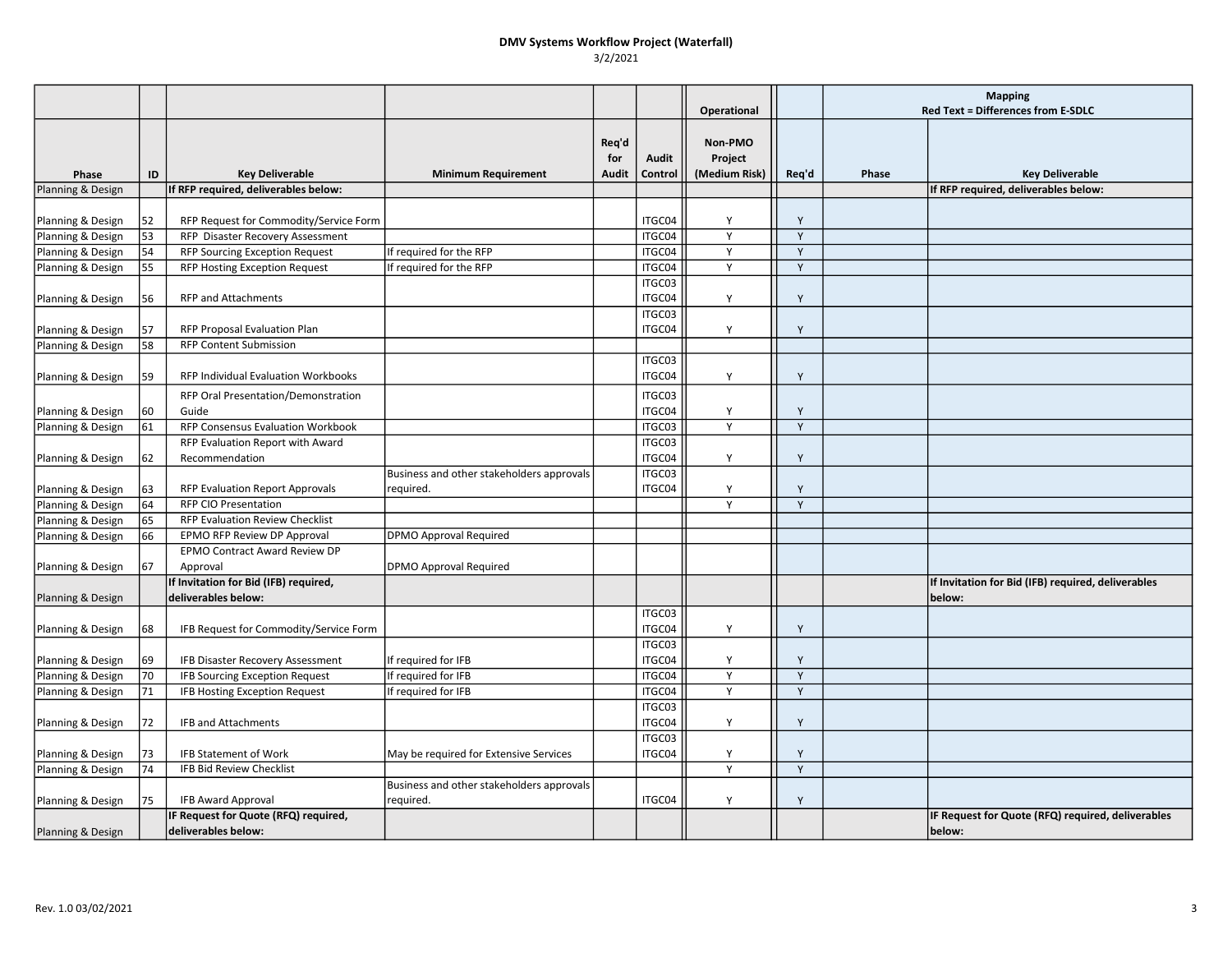### DMV Systems Workflow Project (Waterfall) 3/2/2021

|                   |    |                                                                              |                                                        |                       |                  | Operational                         |       | <b>Mapping</b><br><b>Red Text = Differences from E-SDLC</b> |                                                                                                  |
|-------------------|----|------------------------------------------------------------------------------|--------------------------------------------------------|-----------------------|------------------|-------------------------------------|-------|-------------------------------------------------------------|--------------------------------------------------------------------------------------------------|
| Phase             | ID | <b>Key Deliverable</b>                                                       | <b>Minimum Requirement</b>                             | Req'd<br>for<br>Audit | Audit<br>Control | Non-PMO<br>Project<br>(Medium Risk) | Req'd | Phase                                                       | <b>Key Deliverable</b>                                                                           |
| Planning & Design | 76 | RFQ Request for Commodity/Service Form                                       |                                                        |                       | ITGC03<br>ITGC04 | Y                                   | Y     |                                                             | RFQ Request for Commodity/Service Form                                                           |
| Planning & Design | 77 | RFQ Disaster Recovery Assessment                                             | If required for RFQ                                    |                       | ITGC03<br>ITGC04 | Y                                   | Y     |                                                             | RFQ Disaster Recovery Assessment                                                                 |
| Planning & Design | 78 | RFQ Sourcing Exception Request                                               | If required for RFQ                                    |                       | ITGC04           | Y                                   | Y     |                                                             | <b>RFQ Sourcing Exception Request</b>                                                            |
| Planning & Design | 79 | RFQ Hosting Exception Request                                                | f required for RFQ                                     |                       | ITGC04           | Y                                   | Y     |                                                             | RFQ Hosting Exception Request                                                                    |
| Planning & Design | 80 | RFQ and Attachments                                                          |                                                        |                       | ITGC03<br>ITGC04 | Y                                   | Y     |                                                             | <b>RFQ and Attachments</b>                                                                       |
| Planning & Design | 81 | RFQ Market Research                                                          |                                                        |                       | ITGC03<br>ITGC04 | Y                                   | Y     |                                                             | RFQ Market Research                                                                              |
| Planning & Design | 82 | RFQ Estimate or Unofficial Quote                                             |                                                        |                       | ITGC04           | Y                                   | Y     |                                                             | RFQ Estimate or Unofficial Quote                                                                 |
| Planning & Design | 83 | RFQ Statement of Work                                                        |                                                        |                       | ITGC03<br>ITGC04 | Y                                   | Y     |                                                             | <b>RFQ Statement of Work</b>                                                                     |
| Planning & Design | 84 | RFQ Quote Review Document                                                    |                                                        |                       | ITGC03<br>ITGC04 | Y                                   | Y     |                                                             | RFQ Quote Review Document                                                                        |
| Planning & Design | 85 | <b>RFQ Award Approval</b>                                                    | Business and other stakeholders approvals<br>required. |                       | ITGC04           | Y                                   | Y     |                                                             | RFQ Award Approval                                                                               |
| Planning & Design |    | If Contract Modifications through<br>Amendment required, deliverables below: |                                                        |                       |                  |                                     |       |                                                             | If Contract Modifications through Amendment<br>required, deliverables below:                     |
| Planning & Design | 86 | Amendment Request for<br>Commodity/Service Form                              |                                                        |                       | ITGC03<br>ITGC04 | Y                                   | Y     |                                                             | Amendment Request for Commodity/Service Form                                                     |
| Planning & Design | 87 | Amendment Disaster Recovery<br>Assessment                                    | May be required if change in scope of<br>work          |                       | ITGC03<br>ITGC04 | Y                                   | Y     |                                                             | Amendment Disaster Recovery Assessment                                                           |
| Planning & Design | 88 | Amendment Sourcing Exception Request                                         | If required for Amendment                              |                       | ITGC04           | Y                                   | Y     |                                                             | Amendment Sourcing Exception Request                                                             |
| Planning & Design | 89 | Amendment Hosting Exception Request                                          | If required for Amendment                              |                       | ITGC04           | Y                                   | Y     |                                                             | Amendment Hosting Exception Request                                                              |
|                   |    |                                                                              |                                                        |                       | ITGC03           |                                     |       |                                                             |                                                                                                  |
| Planning & Design | 90 | Amendment and Attachments                                                    |                                                        |                       | ITGC04           | Y                                   | Y     |                                                             | Amendment and Attachments                                                                        |
|                   | 91 | Amendment Market Research                                                    |                                                        |                       | ITGC03<br>ITGC04 | Y                                   | Y     |                                                             | Amendment Market Research                                                                        |
| Planning & Design |    |                                                                              |                                                        |                       | ITGC03           |                                     |       |                                                             |                                                                                                  |
| Planning & Design | 92 | Amendment Estimate or Unofficial Quote                                       |                                                        |                       | ITGC04           | Y                                   | Y     |                                                             | Amendment Estimate or Unofficial Quote                                                           |
|                   |    |                                                                              | May be required for additional work                    |                       | ITGC03           |                                     |       |                                                             |                                                                                                  |
| Planning & Design | 93 | Amendment Statement of Work                                                  | within scope of work in existing contract              |                       | ITGC04           | Y                                   | Y     |                                                             | Amendment Statement of Work                                                                      |
|                   |    |                                                                              | Business and other stakeholders approvals              |                       |                  |                                     |       |                                                             |                                                                                                  |
| Planning & Design | 94 | Amendment Approval                                                           | required.                                              |                       | ITGC04           | Y                                   | Y     |                                                             | <b>Amendment Approval</b>                                                                        |
| Planning & Design |    | IF Request for Information (RFI),<br>deliverables below:                     |                                                        |                       |                  |                                     |       |                                                             | IF Request for Information (RFI), deliverables below:                                            |
| Planning & Design | 95 | RFI                                                                          |                                                        |                       | ITGC03<br>ITGC04 | Y                                   | Y     |                                                             | <b>RFI</b>                                                                                       |
|                   |    |                                                                              |                                                        |                       |                  |                                     |       |                                                             | <b>AAD</b>                                                                                       |
| Planning & Design |    | 31   Application Architecture Design (AAD)                                   | DIT-T Architecture Approval Required                   | Y                     | ITGC01<br>ITGC02 | Y                                   | Y     |                                                             | Note: Required for Client/Server, updates may be<br>needed for some program application changes. |